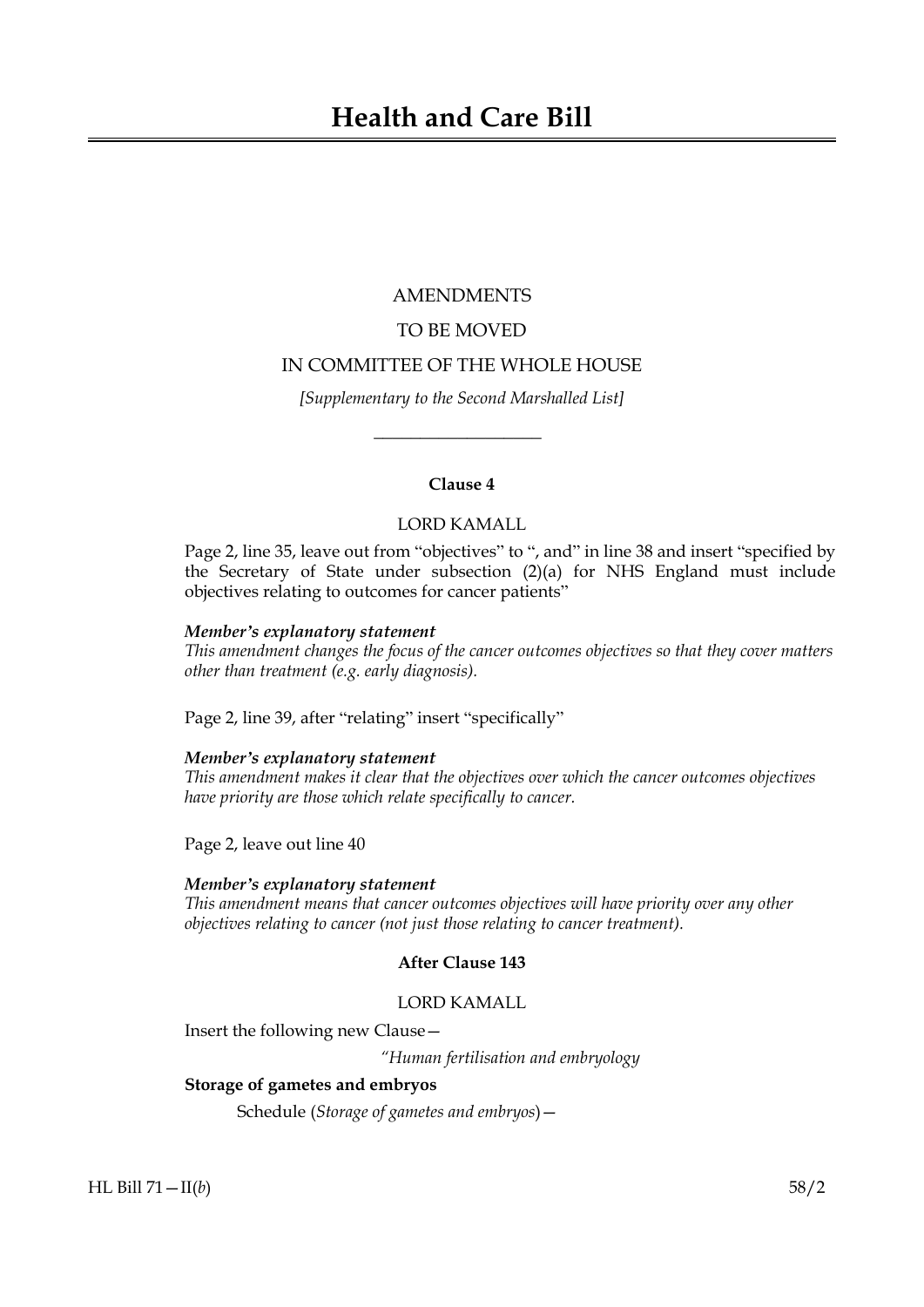## **After Clause 143** *- continued*

- (a) contains amendments to the Human Fertilisation and Embryology Act 1990 which make provision relating to the storage of gametes and embryos, and
- (b) makes transitional provision in relation to those amendments."

#### *Member's explanatory statement*

*This new Clause introduces a new Schedule relating to the storage of gametes and embryos.*

## **After Clause 148**

#### LORD STOREY

Insert the following new Clause—

## **"NHS Redress Act 2006: repeal**

The NHS Redress Act 2006 is repealed."

#### **Clause 87**

#### BARONESS MCINTOSH OF PICKERING

Page 80, line 19, at end insert—

"(e) requiring the Secretary of State to facilitate sharing of information for research purposes."

#### *Member's explanatory statement*

*This amendment would require the linking of information systems to ensure engagement with equivalent international bodies and enable better sharing of data for post-market surveillance.*

## Page 81, line 26, at end insert—

- "(14) The provision mentioned in subsection (2)(e) may include provision about the sharing of information with those relevant bodies requiring it in order to exercise their functions with regard to research.
- (15) In this section "relevant body" means—
	- (i) the National Institute for Health Research;
	- (ii) such other organisations as the Secretary of State considers appropriate."

#### *Member's explanatory statement*

*This amendment would require the linking of information systems to ensure engagement with equivalent international bodies and enable better sharing of data for post-market surveillance.*

#### Page 81, line 40, at end insert—

#### **"7C Linking information systems**

- (1) Any information system established under section 7A(1) must include provision—
	- (a) requiring the Information Centre to engage with international equivalent bodies to ensure and enable best practice and harmonisation;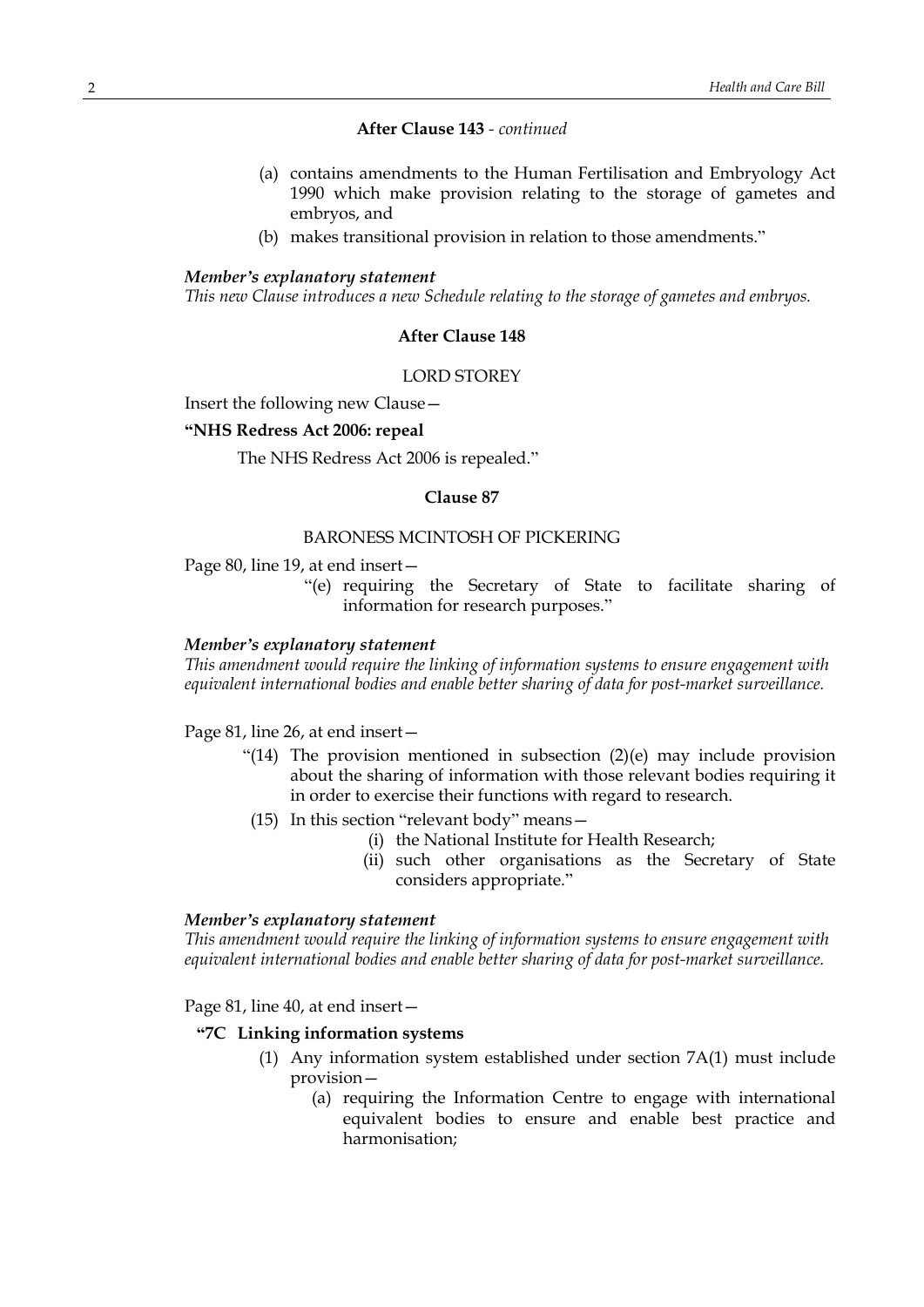#### **Clause 87** *- continued*

- (b) conferring on the appropriate authority a power to request all information deemed necessary for the purposes of its functions under the regulations;
- (c) requiring the Information Centre to provide all information collected under paragraph (b) to any relevant body for postmarket surveillance requirements, in order to optimise patient safety.
- (2) In this section—

"post-market surveillance" has the same meaning as in the Medical Devices Regulations 2002 (S.I. 2002/618, as amended); "relevant body" means—

- (a) NHS England,
- (b) the Medicines and Healthcare products Regulatory Agency,
- (c) the Health Research Authority,
- (d) such other organisations as the Secretary of State considers appropriate.""

#### *Member's explanatory statement*

*This amendment would require the linking of information systems to ensure engagement with equivalent international bodies and enable better sharing of data for post-market surveillance.*

#### **After Schedule 16**

#### LORD KAMALL

Insert the following new Schedule—

#### "STORAGE OF GAMETES AND EMBRYOS

#### PART 1

## AMENDMENTS TO HUMAN FERTILISATION AND EMBRYOLOGY ACT 1990

*Introductory*

- 1 The Human Fertilisation and Embryology Act 1990 is amended as follows.
- *Maximum storage periods*
- 2 (1) Section 14 (conditions of storage licences) is amended as follows.
	- (2) In subsection (1), for paragraph (c) substitute  $-$ 
		- "(c) that the requirements of subsection (3) (maximum storage periods) are met,".
	- (3) For subsections (3) to (5) substitute  $-$ 
		- "(3) The requirements referred to in subsection  $(1)(c)$  are as follows
			- (a) gametes must not be kept in storage for longer than such period not exceeding 55 years beginning with the day on which they are first placed in storage as the licence may specify;
			- (b) an embryo must not be kept in storage for treatment purposes for longer than such period not exceeding 55 years beginning with the day on which it is first so kept as the licence may specify;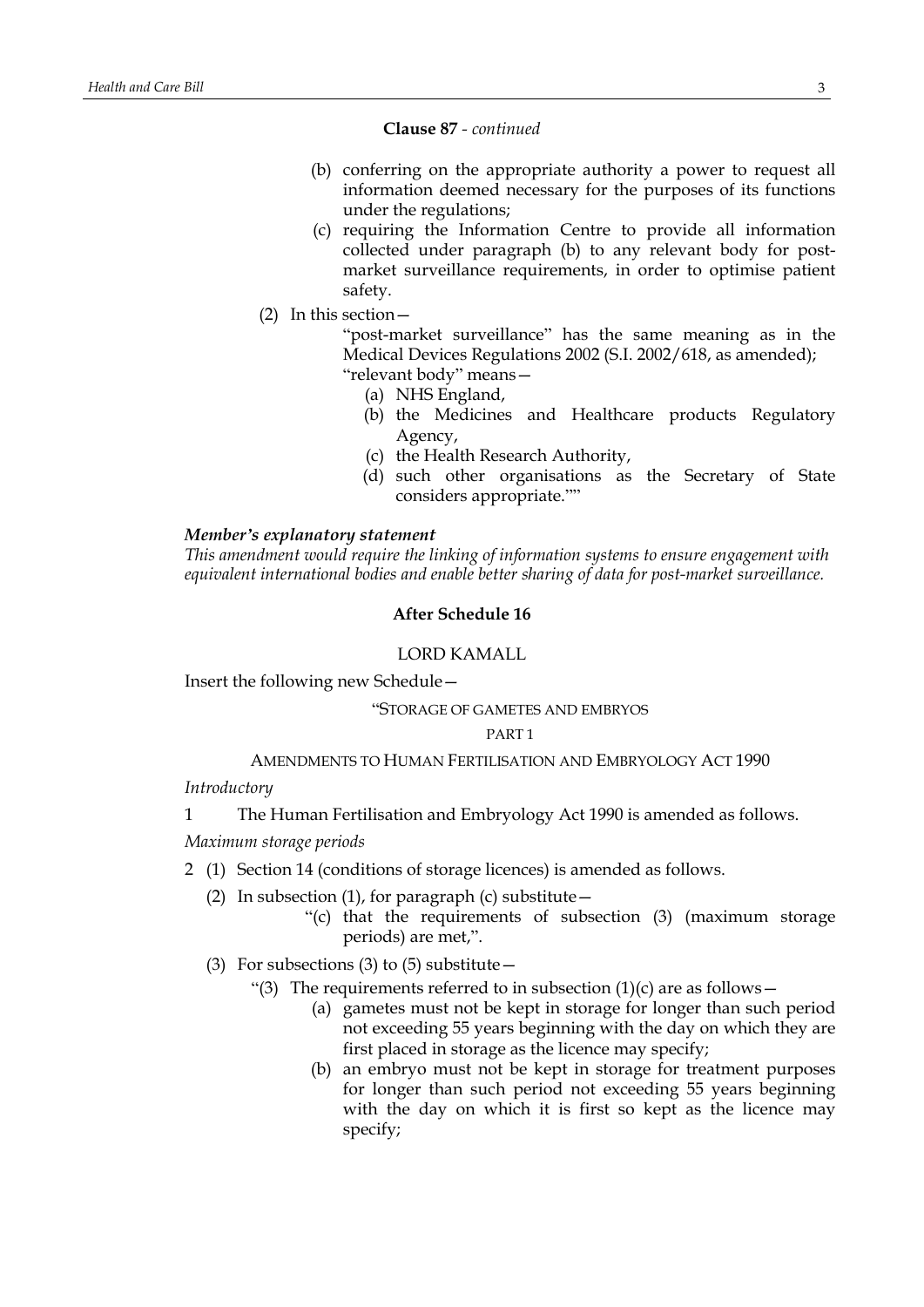- (c) an embryo that is kept in storage for the research or training purpose but not for treatment purposes must not be so kept for longer than such period not exceeding 10 years beginning with the day on which consent was given under Schedule 3 to the storage of the embryo for that purpose as the licence may specify;
- (d) a human admixed embryo must not be kept in storage for longer than such period not exceeding 10 years beginning with the day on which it is first placed in storage as the licence may specify.
- (4) Where under Schedule 3 consent is given to the storage of an embryo for the training or research purpose by different persons on different days, the reference in subsection (3)(c) to the day on which consent was given is to be taken as a reference to the last of those days.
- (5) For the purposes of this section—
	- (a) "treatment purposes" are purposes referred to in paragraph  $2(1)(a)$  or (b) of Schedule 3;
	- (b) the "training purpose" is the purpose referred to in paragraph 2(1)(ba) of that Schedule;
	- (c) the "research purpose" is the purpose referred to in paragraph 2(1)(c) of that Schedule."
- 3 In section 47 (index), omit the entry for the "Statutory storage period".
- 4 In Schedule 3 (consents), in paragraph 2(2)(a), for "statutory storage period" substitute "period for which, by virtue of section 14(3), the gametes, embryo or human admixed embryo may be stored under the licence".

*Disposal of material*

- 5 In section 14 (conditions of storage licences), in subsection (1), after paragraph (c) insert—
	- "(ca) that any gametes, embryos or human admixed embryos that have been kept in storage pursuant to the licence must, once they may no longer lawfully be so kept, be removed from storage and disposed of, and".
- 6 In section 17 (the person responsible), in subsection  $(1)(c)$ , for "allowed to perish" substitute "removed from storage".

*Consent to storage*

- 7 (1) Schedule 3 (consents) is amended as follows.
	- (2) In paragraph 1—
		- (a) in sub-paragraph (1), before the first "and" insert "any renewal of consent,";
		- (b) in sub-paragraph (2), before the first "and" insert "any renewal of consent by a person unable to sign,";
		- (c) in sub-paragraph  $(3)$  -
			- (i) the words from ""effective consent" to the end become paragraph (a);
			- (ii) after that paragraph insert—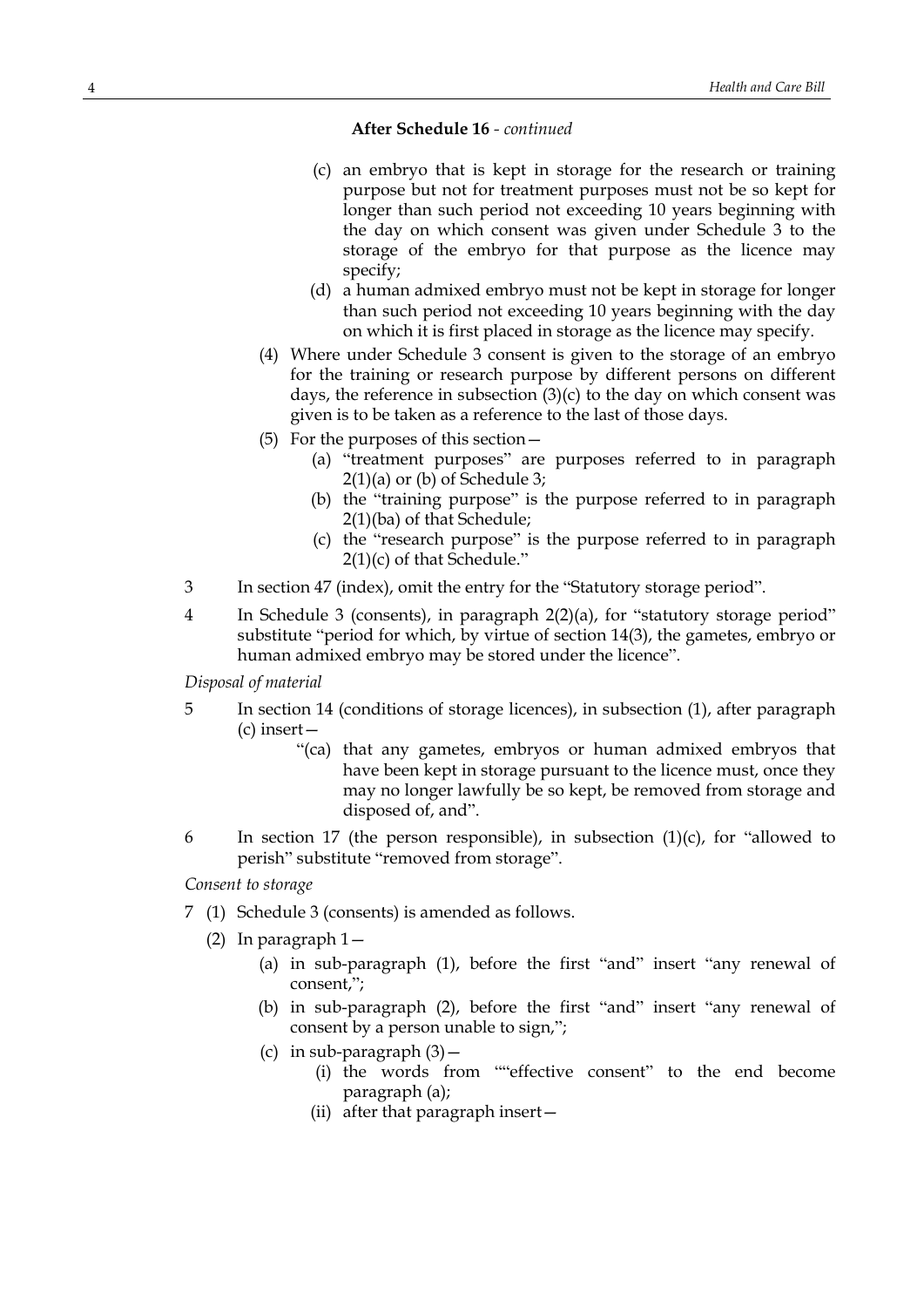- "(b) references to renewal of consent are to renewal of consent to the storage of any gametes or embryo under paragraph 11A or 11C."
- (3) In paragraph 3, in sub-paragraph (1), after "gives" insert "or renews".
- (4) After paragraph 11 insert—

*"Renewal of consent to storage of gametes*

- 11A (1) This paragraph applies where—
	- (a) the gametes of a person ("P") are in storage,
	- (b) P's consent to the storage of the gametes is required under paragraph 8(1),
	- (c) there is effective consent from P to the storage of the gametes, and
	- (d) the gametes are being kept for use for the purposes of providing treatment services to—
		- (i) P, or
		- (ii) P and another person together.
- (5) The person keeping the gametes in storage ("K") must, in each consent period, request P to renew consent to storage of the gametes within the renewal period.

For the meaning of "consent period" and "renewal period", see paragraph 11B.

- (6) A request under sub-paragraph (2) must be given in writing before the start of the renewal period.
- (7) The duty in sub-paragraph (2) ceases to apply if K is notified that P has died.
- (8) The duty in sub-paragraph (2) does not apply in relation to any consent period  $if -$ 
	- (a) K has at any time been informed in writing that P has been certified as lacking capacity to renew consent to storage of the gametes, and
	- (b) K has not subsequently been informed in writing, before the start of the renewal period which relates to that consent period, that P has been certified as having capacity to renew consent to storage of the gametes.
- (9) P renews consent by informing K in writing that P consents to the storage of the gametes.
- (10) If P's consent is not renewed under sub-paragraph (6) before the end of the consent period, K must, as soon as possible after the end of that period, give a notice to P stating that if P does not renew consent before the end of the renewal period, the gametes will be removed from storage and disposed of.
- (11) P's consent to the storage of the gametes is to be taken as having been withdrawn at the end of a renewal period that relates to a consent period  $if -$ 
	- (a) K has complied with the requirements of sub-paragraphs (2) and (7) in relation to that consent period, and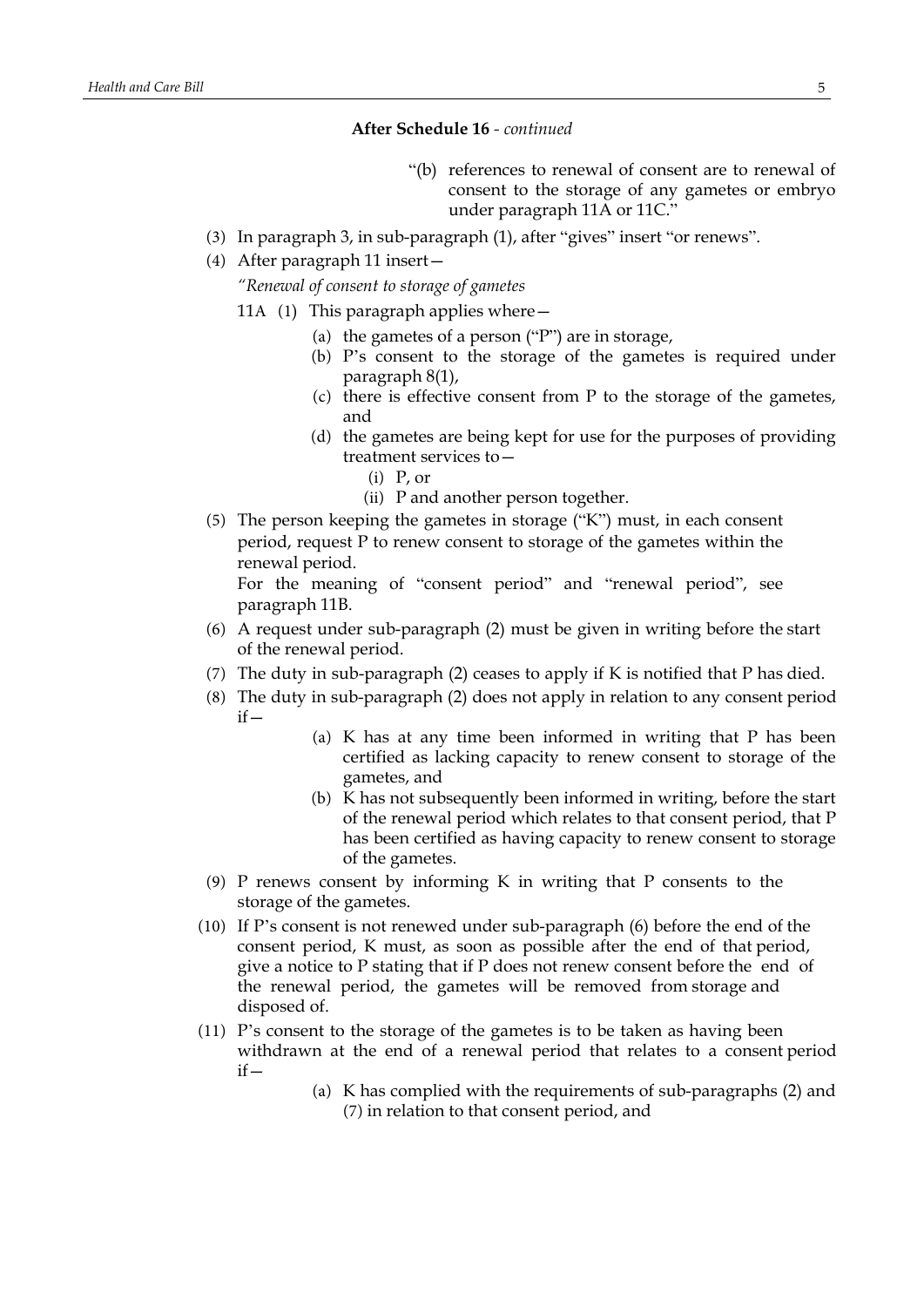(b) P's consent is not renewed under sub-paragraph (6) before the end of the renewal period.

But this is subject to sub-paragraphs (9) and (10).

- (9) If, in a case referred to in sub-paragraph (8)(a) and (b), P dies before the end of the renewal period—
	- (a) P's consent is not to be taken as withdrawn under sub-paragraph (8), but
	- (b) if at the end of the period of 10 years beginning with the day on which P died there is still effective consent from P to the storage, P's consent is to be taken as withdrawn at that time.
- (10) If, in a case referred to in sub-paragraph (8)(a) and (b), before the end of the renewal period P is certified as lacking capacity to renew consent—
	- (a) P's consent is not to be taken as withdrawn under sub-paragraph (8), but
	- (b) if at the end of the period of 10 years beginning with the day on which P was so certified there is still effective consent from P to the storage, P's consent is to be taken as withdrawn at that time.
- (11) But P's consent is not to be taken as withdrawn under sub-paragraph (10)(b) if, before the time it would be taken to be withdrawn under that sub-paragraph—
	- (a) P is certified as having capacity to renew consent to storage of the gametes, and
	- (b) P renews consent to storage of the gametes by informing K in writing that P consents to their storage.
- (12) In a case where P renews consent under sub-paragraph (11)(b), this paragraph applies subsequently as if references to a consent period were to—
	- (a) the period of 10 years beginning with the day on which P so renewed consent, and
	- (b) each successive period of 10 years.
- 11B (1) For the purposes of paragraph 11A, each of the following is a "consent period"—
	- (a) the period of 10 years beginning with the relevant day, and
	- (b) each successive period of 10 years.
	- (2) In sub-paragraph  $(1)(a)$  "relevant day" means -
		- (a) the day on which the gametes are first placed in storage, or
		- (b) in a case where sub-paragraph (3) or (5) applies, the day on which P gives consent to the storage of the gametes.
	- (3) This sub-paragraph applies where the gametes are taken from or provided by P before P attains the age of 18 years and, at the time the gametes are first stored—
		- (a) P has not attained the age of 16 years and is not competent to deal with the issue of consent to storage of the gametes, or
		- (b) P has attained that age but, although not lacking capacity to consent to the storage of the gametes, is not competent to deal with the issue of consent to their storage.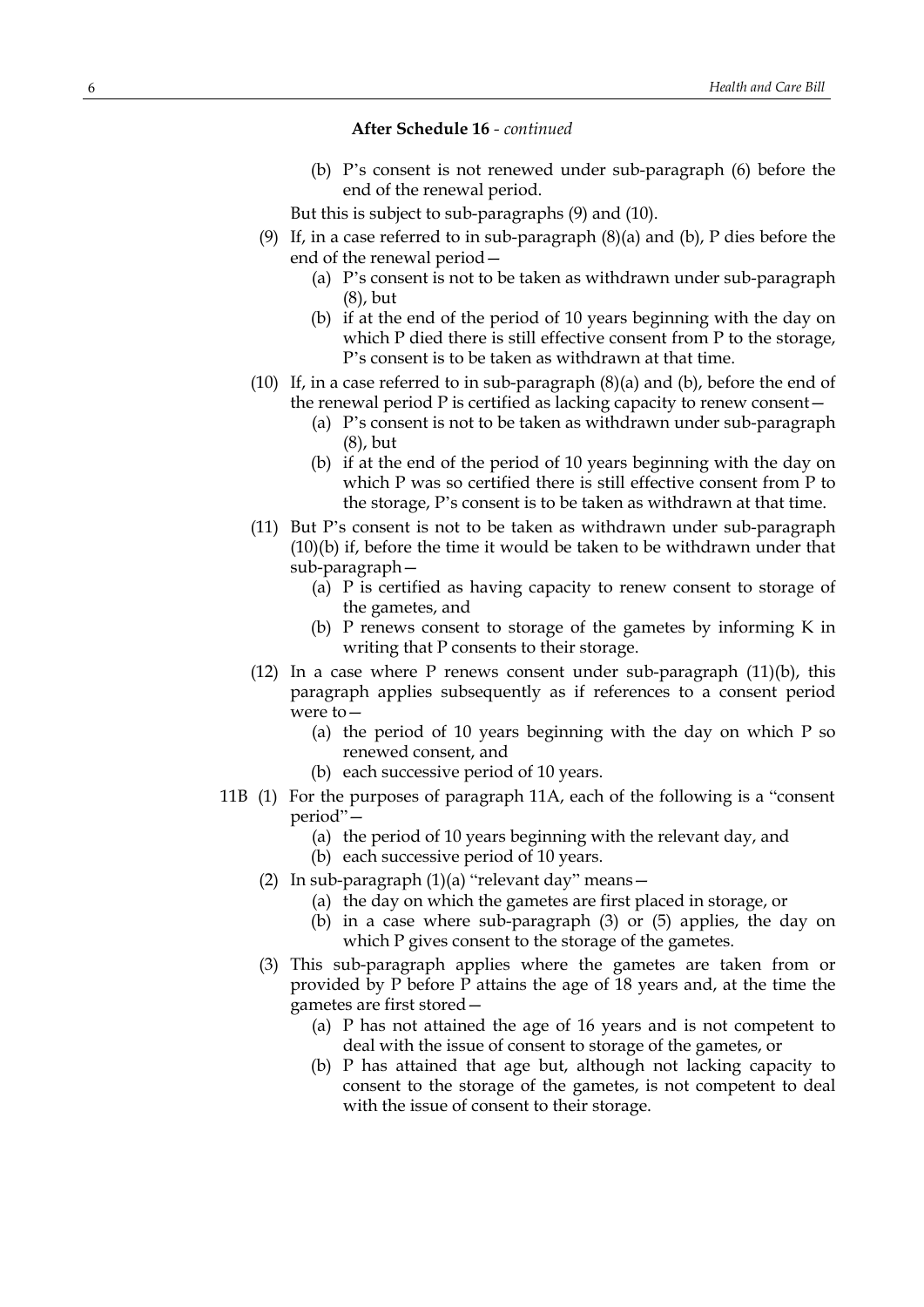- (4) In relation to Scotland, sub-paragraph (3) is to be read as if, for paragraphs (a) and (b), there were substituted "P does not have capacity (within the meaning of section 2(4) of the Age of Legal Capacity (Scotland) Act 1991) to consent to storage of the gametes".
- (5) This sub-paragraph applies where the gametes are taken from or provided by P after P attains the age of 16 years and, at the time the gametes are first stored, P lacks capacity to consent to their storage.
- (6) In paragraph 11A "the renewal period", in relation to a consent period, means the period which—
	- (a) begins 12 months before the end of the consent period, and
	- (b) ends 6 months after the end of the consent period.
- (7) In paragraph 11A "certified" means certified in writing by a registered medical practitioner.
- (8) In paragraph 11A and this paragraph, in relation to Scotland, references to a person lacking or having capacity to consent or renew consent are to be read as references to the person being or not being incapable (within the meaning of section 1(6) of the Adults with Incapacity (Scotland) Act 2000) of consenting or renewing consent.

*Renewal of consent to storage of embryos*

- 11C(1) This paragraph applies where  $-$ 
	- (a) an embryo, the creation of which was brought about *in vitro*, is in storage,
	- (b) the embryo is being kept for use for the purposes of providing treatment services to—
		- (i) a person ("P") whose gametes or human cells were used to bring about the creation of the embryo, or
		- (ii) P and another person together,
	- (c) P's consent to the storage of the embryo is required under paragraph 8(2), and
	- (d) there is effective consent from P to the storage of the embryo.
	- (2) The person keeping the embryo in storage ("K") must, in each consent period, request P to renew consent to storage of the embryo within the renewal period.

For the meaning of "consent period" and "renewal period", see paragraph 11D.

- (3) A request under sub-paragraph (2) must be given in writing before the start of the renewal period.
- (4) The duty in sub-paragraph (2) ceases to apply if  $-$ 
	- (a) K is notified that P has died, or
	- (b) K is notified under paragraph  $4A(1)(c)$  of the withdrawal of a person's consent to storage of the embryo.
- (5) The duty in sub-paragraph (2) does not apply in relation to any consent period if—
	- (a) K has at any time been informed in writing that P has been certified as lacking capacity to renew consent to storage of the embryo, and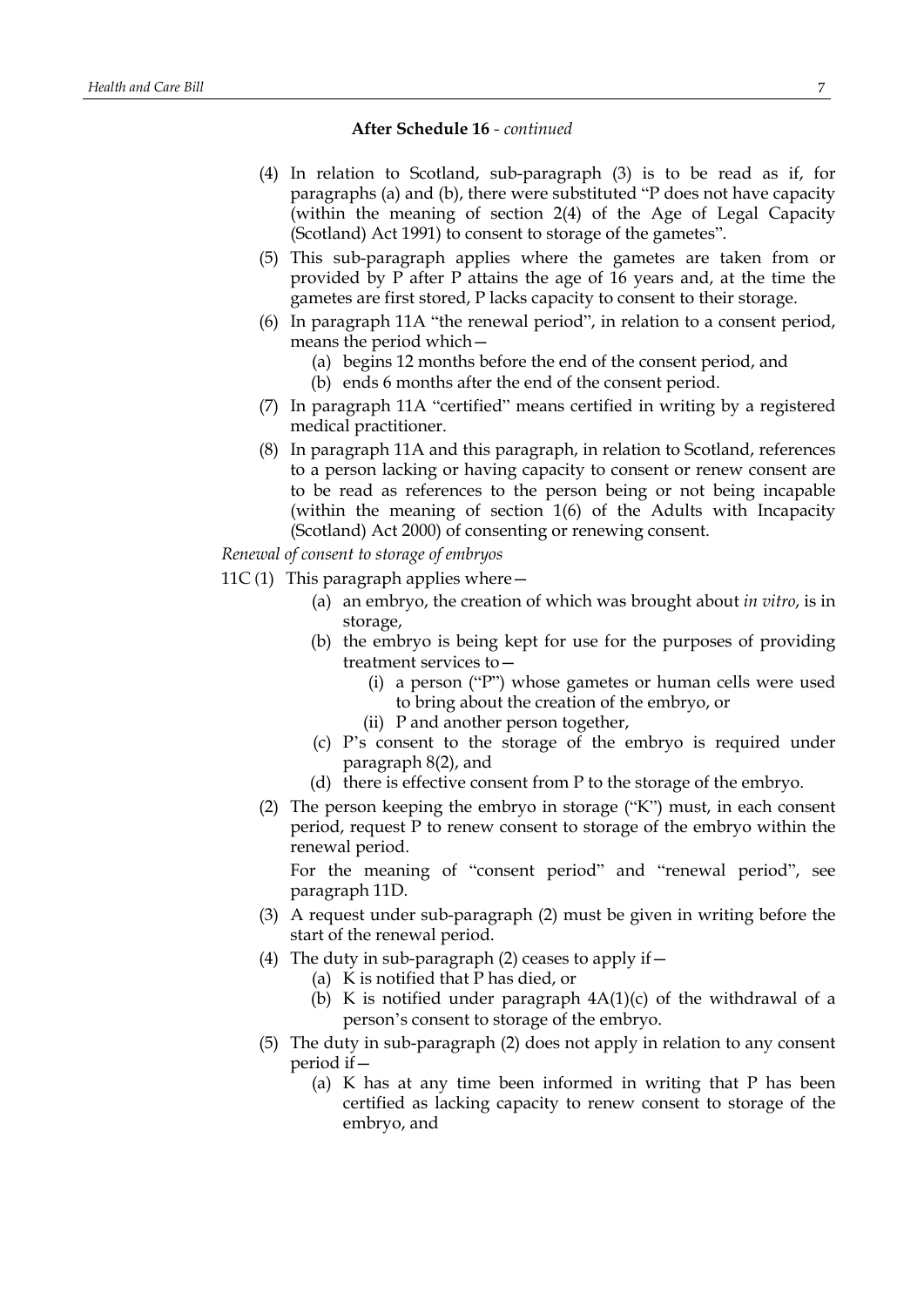- (b) K has not subsequently been informed in writing, before the start of the renewal period which relates to that consent period, that P has been certified as having capacity to renew consent to storage of the embryo.
- (6) P renews consent by informing K in writing that P consents to the storage of the embryo.
- (7) If P's consent is not renewed under sub-paragraph (6) before the end of the consent period, K must, as soon as possible after the end of that period, give a notice to P stating that if P does not renew consent before the end of the renewal period, the embryo will be removed from storage and disposed of.
- (8) P's consent to the storage of the embryo is to be taken as having been withdrawn at the end of a renewal period that relates to a consent period if—
	- (a) K has complied with the requirements of sub-paragraphs (2) and (7) in relation to that consent period, and
	- (b) P's consent is not renewed under sub-paragraph (6) before the end of the renewal period.

But this is subject to sub-paragraphs (9) and (10).

- (9) If, in a case referred to in sub-paragraph (8)(a) and (b), P dies before the end of the renewal period—
	- (a) P's consent is not to be taken as withdrawn under sub-paragraph (8), but
	- (b) if at the end of the period of 10 years beginning with the day on which P died there is still effective consent from P to the storage, P's consent is to be taken as withdrawn at that time.
- (10) If, in a case referred to in sub-paragraph (8)(a) and (b), before the end of the renewal period P is certified as lacking capacity to renew consent—
	- (a) P's consent is not to be taken as withdrawn under sub-paragraph (8), but
	- (b) if at the end of the period of 10 years beginning with the day on which P was so certified there is still effective consent from P to the storage, P's consent is to be taken as withdrawn at that time.
- (11) But P's consent is not to be taken as withdrawn under sub-paragraph (10)(b) if, before the time it would be taken to be withdrawn under that sub-paragraph—
	- (a) P is certified as having capacity to renew consent to storage of the embryo, and
	- (b) P renews consent to storage of the embryo by informing K in writing that P consents to its storage.
- (12) In a case where P has renewed consent under sub-paragraph (11)(b), this paragraph applies subsequently as if references to the consent period were to—
	- (a) the period of 10 years beginning with the day on which P so renewed consent, and
	- (b) each successive period of 10 years.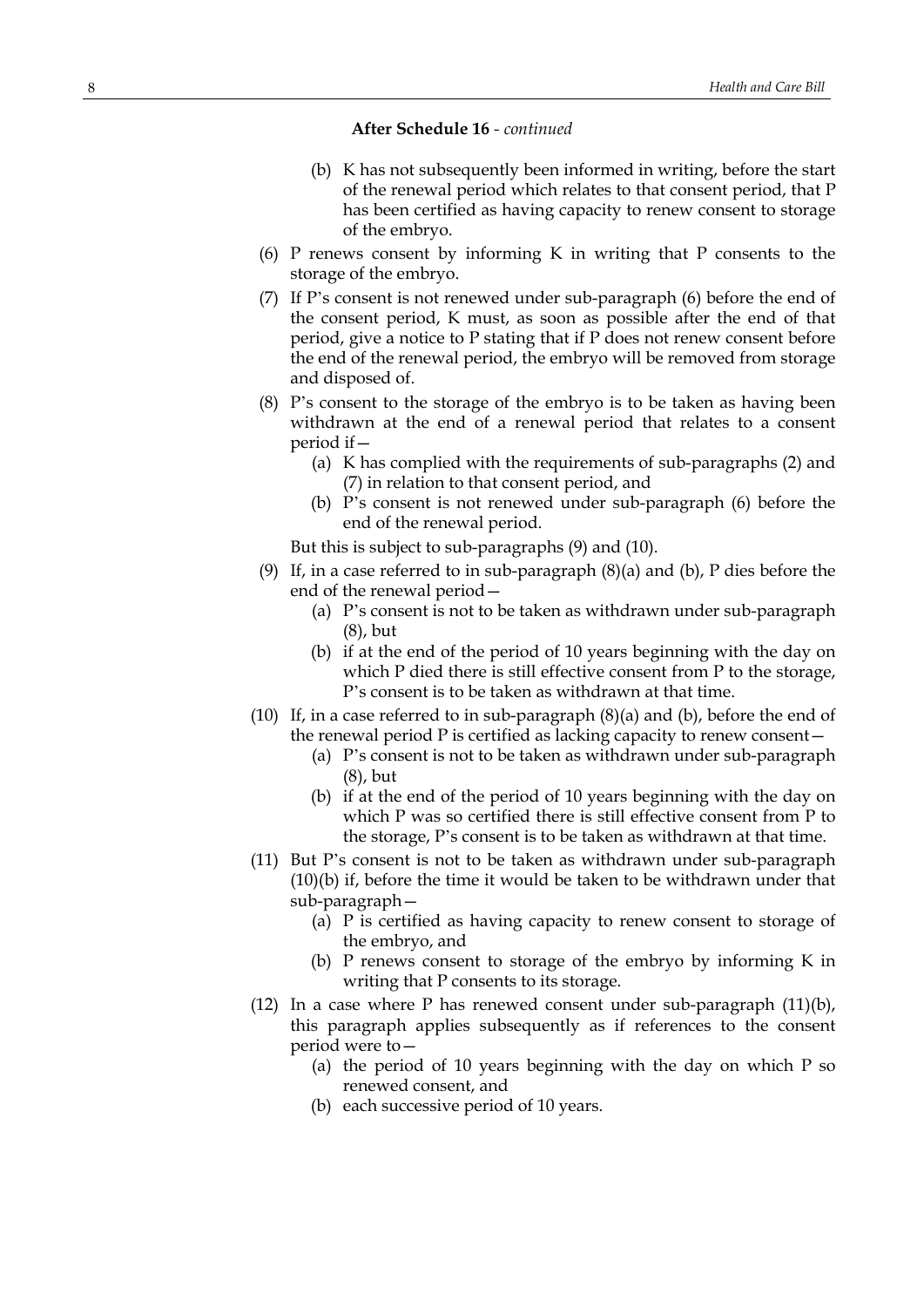- (13) Where P's consent is taken as withdrawn under this paragraph, K must, as soon as possible, take all reasonable steps to give notice of the withdrawal to each person whose gametes or human cells were used to bring about its creation.
- (14) Storage of the embryo remains lawful until—
	- (a) the end of the period of 6 months beginning with the day on which P's consent is taken as withdrawn under this paragraph, or
	- (b) if, before the end of that period, K receives a notice from each person notified under sub-paragraph (13) stating that the person consents to the disposal of the embryo, the time at which the last of those notices was received.
- 11D (1) For the purposes of paragraph 11C , each of the following is a "consent period"—
	- (a) the period of 10 years beginning with the day on which the embryo is first placed in storage, and
	- (b) each successive period of 10 years.
	- (2) In paragraph 11C "the renewal period", in relation to a consent period, means the period which—
		- (a) begins 12 months before the end of the consent period, and
		- (b) ends 6 months after the end of the consent period.
	- (3) In paragraph 11C "certified" means certified in writing by a registered medical practitioner.
	- (4) In paragraph 11C , in relation to Scotland, references to a person lacking or having capacity to renew consent are to be read as references to the person being or not being incapable (within the meaning of section 1(6) of the Adults with Incapacity (Scotland) Act 2000) of renewing consent."

## PART 2

#### TRANSITIONAL PROVISION

*Interpretation*

8 (1) In this Part of this Schedule—

"the commencement day" means 1 July 2022;

"the transitional period" means the period beginning with the commencement day and ending with 30 June 2024.

(2) In this Part of this Schedule—

"the 1990 Act" means the Human Fertilisation and Embryology Act 1990;

"the 2009 Regulations" means the Human Fertilisation and Embryology (Statutory Storage Period for Embryos and Gametes) Regulations 2009 (S.I. 2009/1582);

"the 2020 Regulations" means the Human Fertilisation and Embryology (Statutory Storage Period for Embryos and Gametes) (Coronavirus) Regulations 2020 (S.I. 2020/566).

(3) In this Part of this Schedule—

"gamete storage licence" means a licence under Schedule 2 to the 1990 Act that authorises the storage of gametes;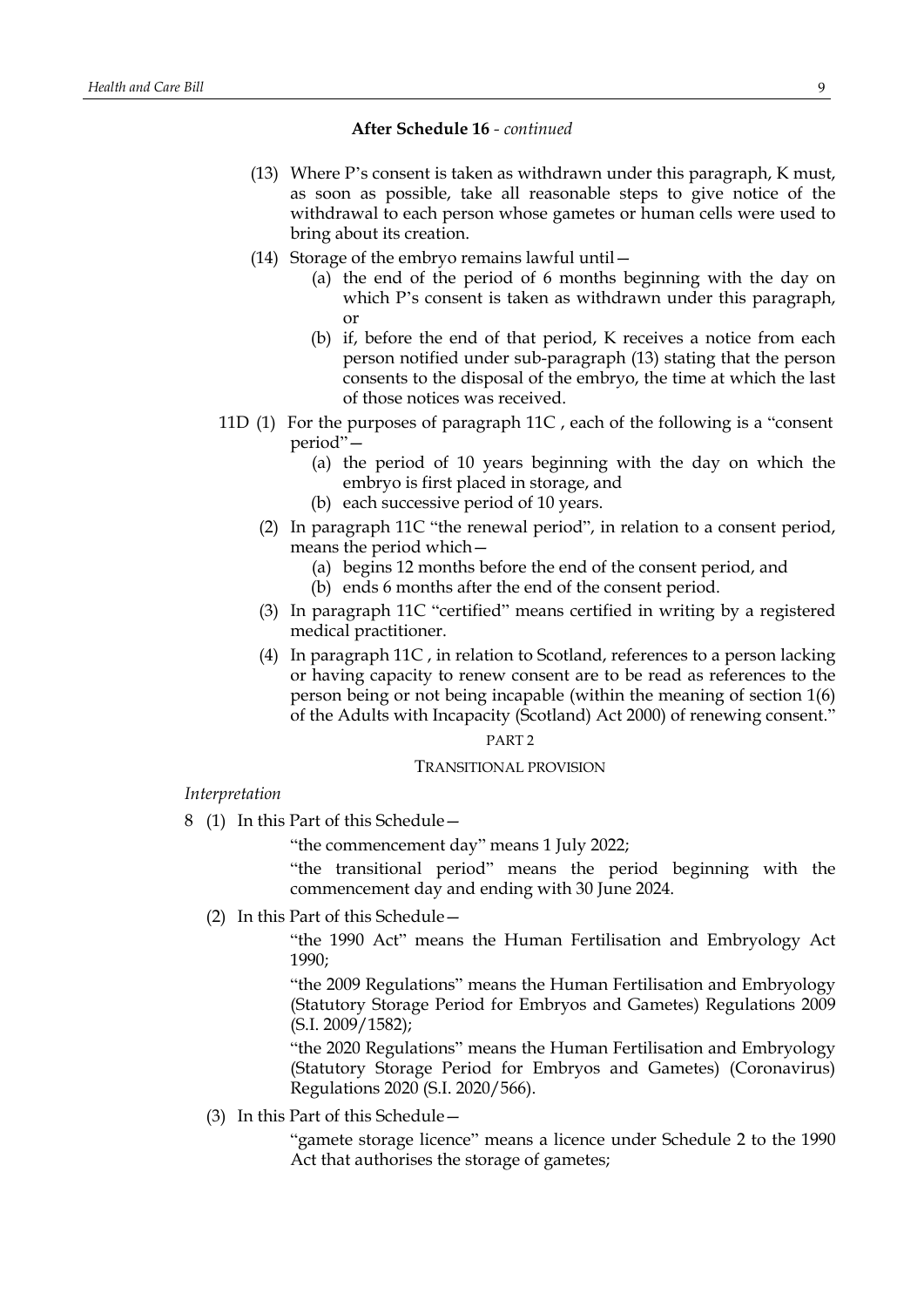"embryo storage licence" means a licence under Schedule 2 to the 1990 Act that authorises the storage of embryos;

"storage licence" means a licence under Schedule 2 to the 1990 Act that authorises the storage of gametes, embryos or human admixed embryos;

"pre-commencement", in relation to a storage licence, or a storage licence of any description, means granted before the commencement day and "post-commencement" means granted on or after that day.

(4) In this Part of this Schedule—

"statutory storage period" has the same meaning as in the 1990 Act immediately before the commencement day;

references to gametes, embryos and human admixed embryos have the same meaning as in that Act;

"the training purpose", "the research purpose" and "treatment purposes" have the same meanings as in section 14(3)(c) of that Act.

#### *Application of Part 1 to material already in storage*

9 (1) The amendments in paragraphs 2 to 6 of this Schedule have effect in relation to pre-commencement storage licences under which gametes, embryos or human admixed embryos are kept in storage on or after the commencement day (as well as having effect in relation to post-commencement storage licences).

This is subject to sub-paragraphs (2) and (3).

- (2) In the case of a pre-commencement embryo storage licence, the condition imposed by section 14(3)(c) of the 1990 Act (as substituted by paragraph 2 of this Schedule) does not apply in relation to an embryo which, on the commencement day, is kept in storage for the training or research purpose but not for treatment purposes.
- (3) In the case of any pre-commencement storage licence, the condition imposed by section  $14(1)(ca)$  of the 1990 Act (as substituted by paragraph 5 of this Schedule) applies only in relation to times on or after the commencement day.
- 10 The amendments made by paragraph 7 of this Schedule have effect in relation to the storage of gametes and embryos under a pre-commencement gamete or embryo storage licence, where the gametes or embryos are kept in storage on or after the commencement day (as well as having effect in relation to the storage of gametes and embryos under a post-commencement gamete or embryo storage licence).

*Date of first storage*

- 11 (1) This paragraph applies if the person storing gametes or an embyro under a pre-commencement gamete or embryo storage licence—
	- (a) has, before the end of the transitional period, taken all reasonable steps to establish the date on which the gametes were or embryo was first placed in storage, but
	- (b) is unable to establish that date.
	- (2) The person may give a notice to each person whose consent to the storage is required under Schedule 3 to the 1990 Act specifying a date on which the gametes are or embryo is to be regarded as having been first placed in storage.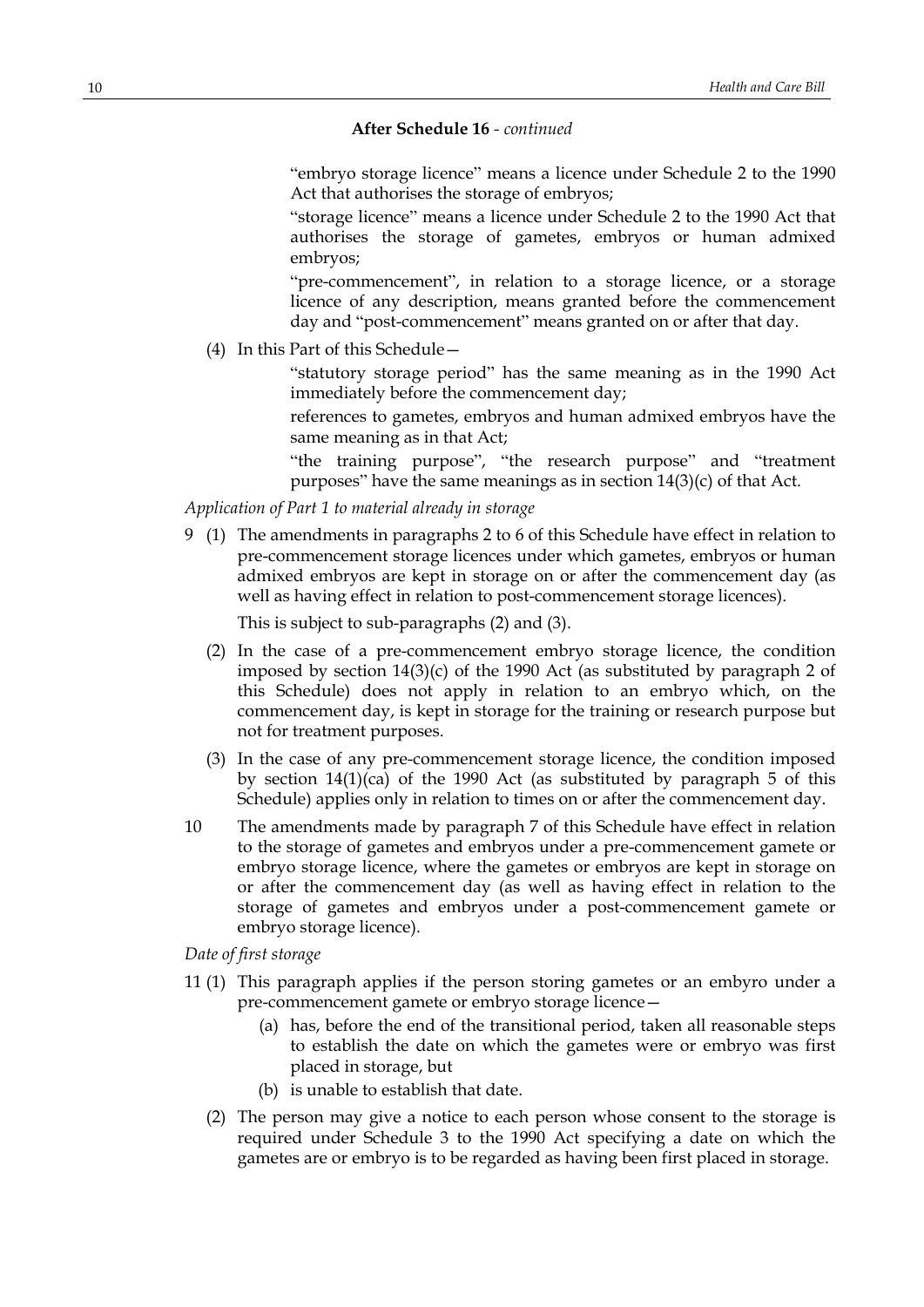(3) Where notice is given under sub-paragraph (2), the gametes are or embryo is to be regarded, for all purposes of the 1990 Act and this Part of this Schedule, as having been first placed in storage on the date specified in the notice.

# *Storage periods specified in pre-commencement storage licences*

- 12 (1) For the purposes of section 14(3)(a) of the 1990 Act (as substituted by paragraph 2 of this Schedule), a pre-commencement gamete storage licence under which, on and after the commencement day, gametes are kept in storage is to be regarded as specifying the period of 55 years beginning with the day on which the gametes were first placed in storage.
	- (2) For the purposes of section 14(3)(b) of the 1990 Act (as substituted by paragraph 2 of this Schedule), a pre-commencement embryo storage licence under which, on and after the commencement day, an embryo is kept in storage for treatment purposes is to be regarded as specifying for those purposes the period of 55 years beginning with the day on which the embryo was first so kept.

#### *Storage after expiry of pre-commencement consent*

- 13 (1) If a pre-commencement consent to the storage of gametes or an embryo expires at any time in the transitional period, the storage of the gametes or embryo for the remainder of that period is not unlawful merely because of that fact.
	- (2) In sub-paragraph  $(1)$  -
		- (a) "pre-commencement consent" means consent given under Schedule 3 to the 1990 Act before the commencement day;
		- (b) the reference to expiry of consent does not include withdrawal.

### *Storage with no effective consent prior to commencement*

- 14 (1) This paragraph applies in relation to the storage of gametes or an embryo under a pre-commencement gamete or embryo storage licence where, immediately before the commencement day, there is no effective consent to the storage by a relevant person.
	- (2) The person keeping the gametes or embryo in storage must request the relevant person to give consent to the storage under Schedule 3 to the 1990 Act.
	- (3) A request under sub-paragraph (2) must be given before 1 July 2023 in writing.
	- (4) The storage of the gametes or embryo at any time before the end of the transitional period is not unlawful merely because there is no effective consent to the storage by the relevant person.
	- (5) In this paragraph—
		- "effective consent" means consent under Schedule 3 to the 1990 Act which has not been withdrawn;

"relevant person" means a person whose consent is required under Schedule 3 to the 1990 Act to storage of the gametes or embryo.

## *Time for first renewal of consent*

15 (1) This paragraph applies in relation to the storage of gametes under a precommencement gamete storage licence where the statutory storage period applicable immediately before the commencement day was provided for by—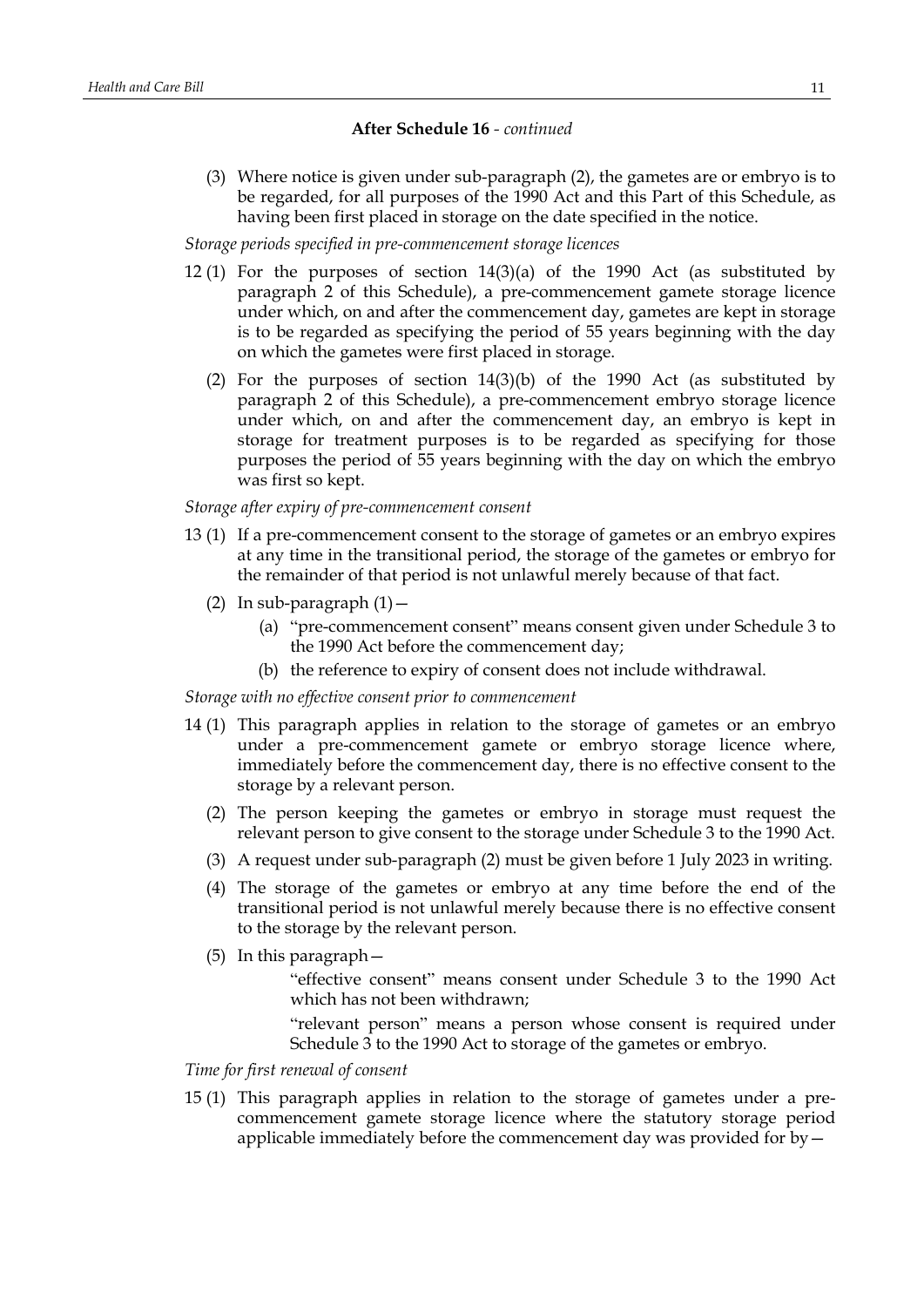- (a) regulation 4, 4A, 7 or 8 of the 2009 Regulations, or
- (b) regulation 4 of the 2020 Regulations.
- (2) For the purposes of paragraph 11A of Schedule 3 to the 1990 Act (as inserted by paragraph 7 of this Schedule), paragraph 11B(1)(a) of that Schedule has effect as if the reference to the period of 10 years beginning with the relevant day were a reference to the period which—
	- (a) begins with the relevant day, and
	- (b) ends at the end of the statutory storage period referred to in subparagraph (1).
- 16 (1) This paragraph applies in relation to the storage of an embryo under a precommencement embryo storage licence where the statutory storage period applicable immediately before the commencement day was provided for by—
	- (a) regulation 3, 3A, 5 or 6 of the 2009 Regulations, or
	- (b) regulation 3 of the 2020 Regulations.
	- (2) For the purposes of paragraph 11C of Schedule 3 to the 1990 Act (as inserted by paragraph 7 of this Schedule), paragraph 11D(1)(a) of that Schedule has effect as if the reference to the period of 10 years beginning with the day on which the embryo was first placed in storage were a reference to the period which—
		- (a) begins with the day on which the embryo was first so placed, and
		- (b) ends at the end of the statutory storage period referred to in subparagraph (1).

#### *Renewals falling due in the transitional period*

- 17 (1) This paragraph applies in relation to the storage of gametes under a precommencement gamete storage licence in a case where—
	- (a) paragraph 11A of Schedule 3 to the 1990 Act applies in relation to the storage, and
	- (b) for the purposes of that paragraph, the first consent period (see paragraph 11B(1)(a) of that Schedule) ends in the transitional period.
	- (2) Where this paragraph applies, paragraph 11A of Schedule 3 to the 1990 Act has effect in relation to that first consent period as if—
		- (a) for sub-paragraphs  $(2)$  and  $(3)$  there were substituted
			- "(2) The person keeping the gametes in storage ("K") must request P to renew consent to storage of the gametes before 1 July 2024.
			- (3) A request under sub-paragraph (2) must—
				- (a) be given in writing before 1 July 2023;
				- (b) state that if P does not renew consent before 1 July 2024, the gametes will be removed from storage and disposed of.";
		- (b) in sub-paragraph (5)(b), for "the start of the renewal period which relates to that consent period" there were substituted "1 July 2023";
		- (c) sub-paragraph (7) were omitted;
		- (d) for sub-paragraph  $(8)$  there were substituted  $-$ 
			- " $(8)$  P's consent to the storage of the gametes is to be taken as having been withdrawn at the beginning of 1 July 2024 if—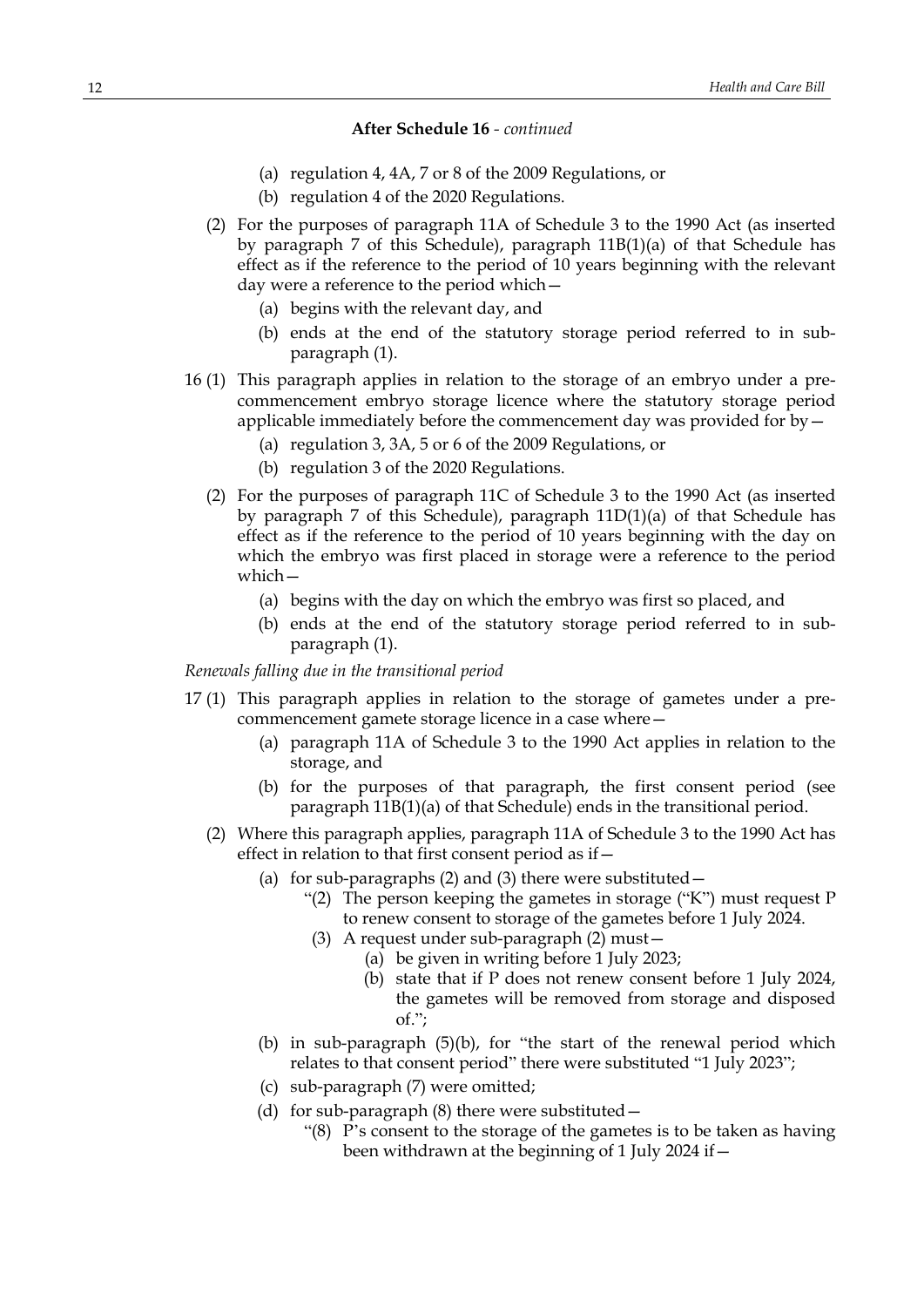- (a) K has complied with sub-paragraph (2), and
- (b) P's consent is not renewed under sub-paragraph (6) before 1 July 2024.

But this is subject to sub-paragraphs (9) and (10).";

- (e) in sub-paragraphs (9) and (10), references to the end of the renewal period were to 1 July 2024.
- 18 (1) This paragraph applies in relation to the storage of an embryo under a precommencement embryo storage licence in a case where—
	- (a) paragraph 11C of Schedule 3 to the 1990 Act applies in relation to the storage, and
	- (b) for the purposes of that paragraph, the first consent period (see paragraph 11D(1)(a) of that Schedule) ends in the transitional period.
	- (2) Where this paragraph applies, paragraph 11C of Schedule 3 to the 1990 Act has effect in relation to that first consent period as if—
		- (a) for sub-paragraphs (2) and (3) there were substituted—
			- "(2) The person keeping the embryo in storage ("K") must request P to renew consent to storage of the embryo before 1 July 2024.
			- (3) A request under sub-paragraph (2) must—
				- (a) be given in writing before 1 July 2023;
				- (b) state that if P does not renew consent before 1 July 2024, the embryo will be removed from storage and disposed  $of.$ ":
		- (b) in sub-paragraph (5)(b), for "the start of the renewal period which relates to that consent period" there were substituted "1 July 2023";
		- (c) sub-paragraph (7) were omitted;
		- (d) for sub-paragraph (8) there were substituted—
			- "(8) P's consent to the storage of the embryo is to be taken as having been withdrawn at the beginning of 1 July 2024 if—
				- (a) K has complied with sub-paragraph (2), and
				- (b) P's consent is not renewed under sub-paragraph (6) before 1 July 2024.
				- But this is subject to sub-paragraphs (9) and (10).";
		- (e) in sub-paragraphs (9) and (10), references to the end of the renewal period were to 1 July 2024."

#### *Member's explanatory statement*

*Part 1 of this new Schedule makes provision for the maximum period for which gametes and embryos may be stored, for what happens at the end of that period, and for a requirement that consents to storage be renewed periodically. Part 2 contains transitional provision.*

## **Clause 152**

#### LORD KAMALL

Page 128, line 40, at end insert—

"(ca) in Part 5, section (*Storage of gametes and embryos*) and Part 2 of Schedule ( *Storage of gametes and embryos*) (storage of gametes and embryos);"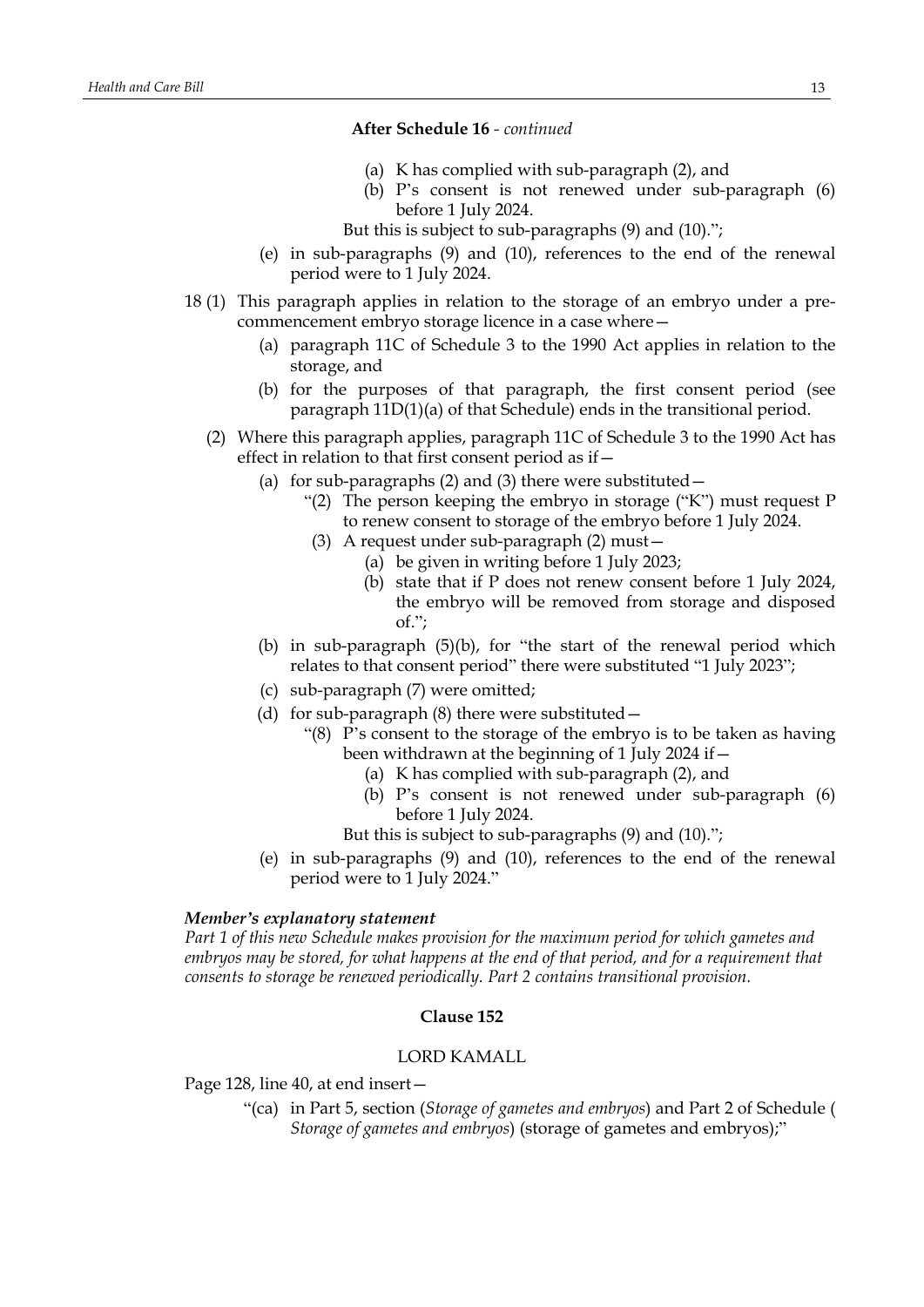# *Member's explanatory statement*

*This amendment makes provision for the extent of the new Clause relating to the storage of* gametes and embryos and Part 2 of the new Schedule. The extent of Part 1 of the new Schedule *is dealt with under Clause 152(5).*

#### **Clause 153**

# LORD KAMALL

Page 129, line 8, at end insert—

"(2A) Section (*Storage of gametes and embryos*) and Schedule (*Storage of gametes and embryos*) (storage of gametes and embryos) come into force on 1 July 2022."

## *Member's explanatory statement*

*This amendment provides for the new Clause and Schedule relating to the storage of gametes and embryos to come into force on 1 July 2022.*